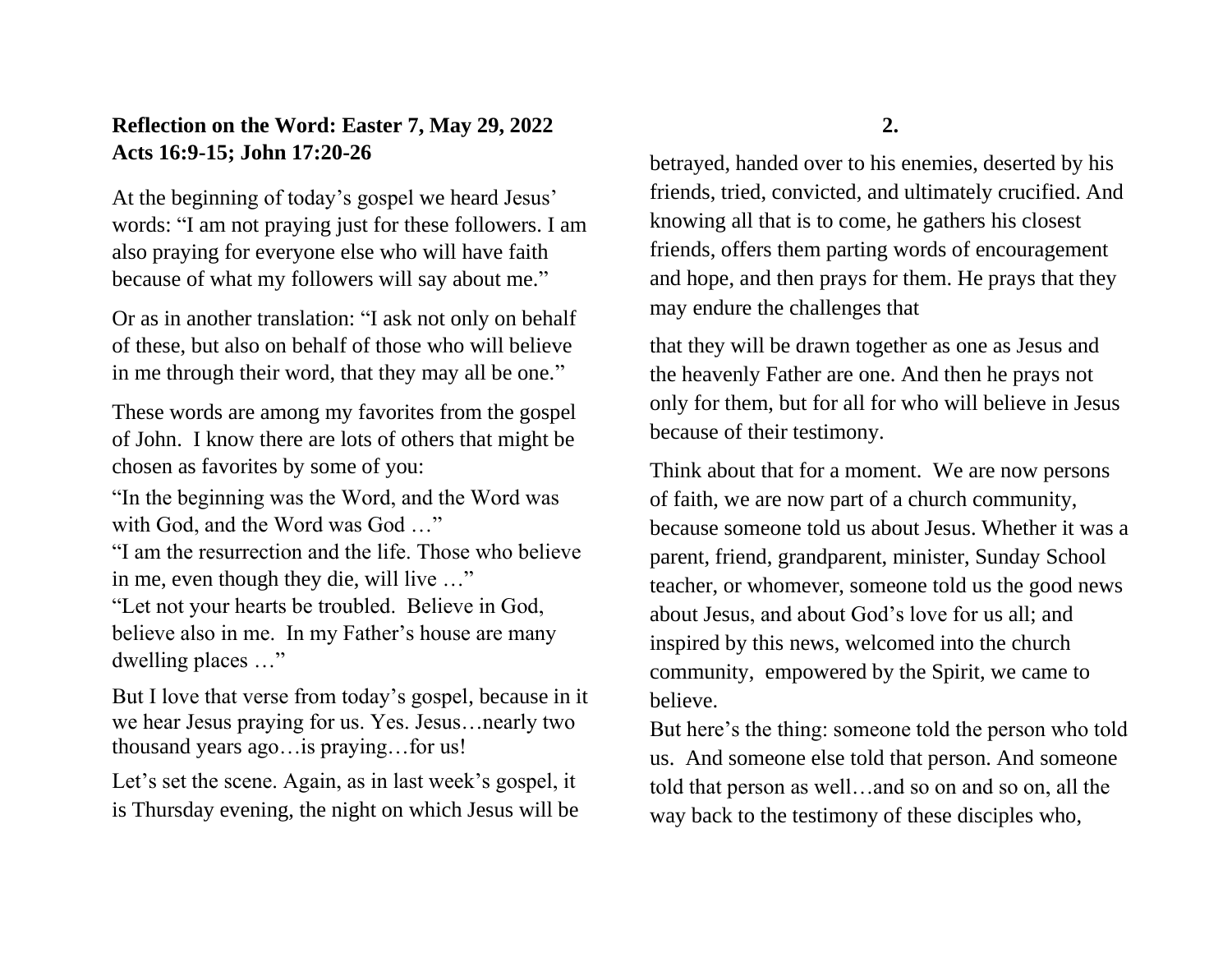despite their fear and confusion – both before and after Easter – nevertheless were moved to go out and share the good news of Jesus with others.

So when Jesus prays not only for his disciples but for those who believe because of them, he's praying for all Christians, all the way up to you and me and the people to whom we will share the good news of God's love and grace, through our living, our witness, our ministry of compassionate caring and sharing.

In the reading from Acts, we meet Lydia, a woman who dealt in an industry that boiled Mollusks to dye the cloth reserved for the rich and famous … a dealer in purple cloth. She, and a group of women with her, being eager to receive the faith that declared "there is neither Jew nor Greek, slave nor free, male nor female, for all are one in Christ Jesus" would gather regularly near the river in what became one of the earliest Christian churches. Lydia eagerly received the message of the apostle Paul, and was baptized, along with members of her household. Her example of faithfulness and her hospitality, two of the greatest Christian virtues, became the basis for her ministry within the community. And we might ask ourselves

how our faith moves us to "listen eagerly" and welcome graciously, as Lydia did?

There's a story about a group of women who had gathered together for their monthly "Ladies Fellowship Meeting" in the church parlour. The average age was somewhere in the mid to late seventies … Many of them were widowed and they had been involved in the church for most of their lives. They enjoyed one another's company and valued the sense of community and support that their group provided. In their meetings they would often talk about the 'good old days' … but they weren't stuck in the past or living only with their eyes on the rear-view mirror.

One day, after lunching on dainty egg salad, cheese and cherry, and rolled asparagus sandwiches, they decided to move to the sanctuary for a brief moment of worship before their meeting. They were startled to find a homeless man curled up on one of the back pews, sound asleep.

"O my, what should we do about him?" one of them asked. "Well, I don't think we should call the police – We're in a cold snap and he probably didn't have any

**3.**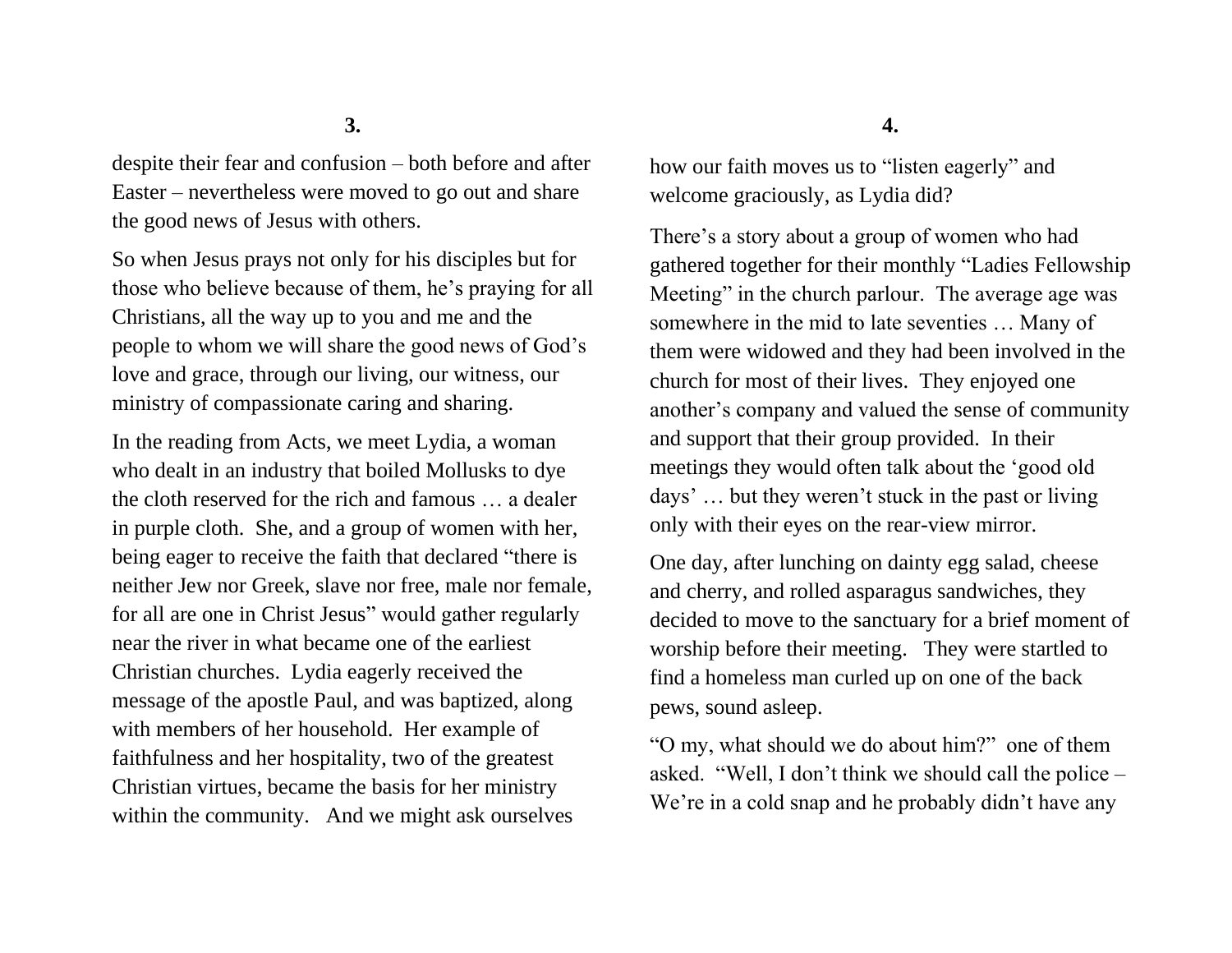place to sleep last night…" And in unity of spirit, two of them went off to search for a blanket from the nursery, while the others prepared a plate of their dainty sandwiches and a few cookies, setting it near him, because no doubt he'd be hungry when he woke up. One of the younger women, who had a thermal mug in her car, went and retrieved it and filled it with hot tea and set it next to the sandwiches and cookies. Then they quietly made their way to the front pews, read a scripture, and said a prayer, including a prayer for the well-being of the man on the back pew and for all God's children who, like him, were living on the streets. Following which they moved into an adjoining room for their meeting.

## *I ask not only on behalf of these, but also on behalf of those who will believe in me through their word (or we might say their action), that they may all be one. As you, Father, are in me and I am in you, may they also be in us, so that the world may believe that you have sent me.*

We are called to be stewards of this sometimes costly and tough work of God's people, stewards of the mystery of God's abundance and acceptance and hope. In a world that seeks to pit us against one another

along any number of lines–from right to left, rich to poor, privileged to disenfranchised, black or white, old or young–Jesus gives us a new story to live, to tell, and to share. Instead of seeing the "other" as different or less than or terrifying, Jesus prays that God's love and presence will be in us, and that this presence will help us to weave a common thread as beloved children of the Creator.

And O how this world needs us to turn our hearts toward one another and live in God's mighty and freely given love. But it doesn't just depend on us. Though the path to unity may not be easy, we must never forget that we are still on the receiving end of Jesus' prayer; and that the kind of unity of heart and spirit which Jesus speaks of, does not rely solely on us, but on what God is able to do through us and sometimes in spite of us.

Melissa Bane Sevier, reflecting on the gospel, expressed thoughts that go something like this: When the heart of God beats within us, our own hearts want to join with the hearts of others, that we may be one. We forget this to our spiritual peril when we fail to empathize with people of another race,